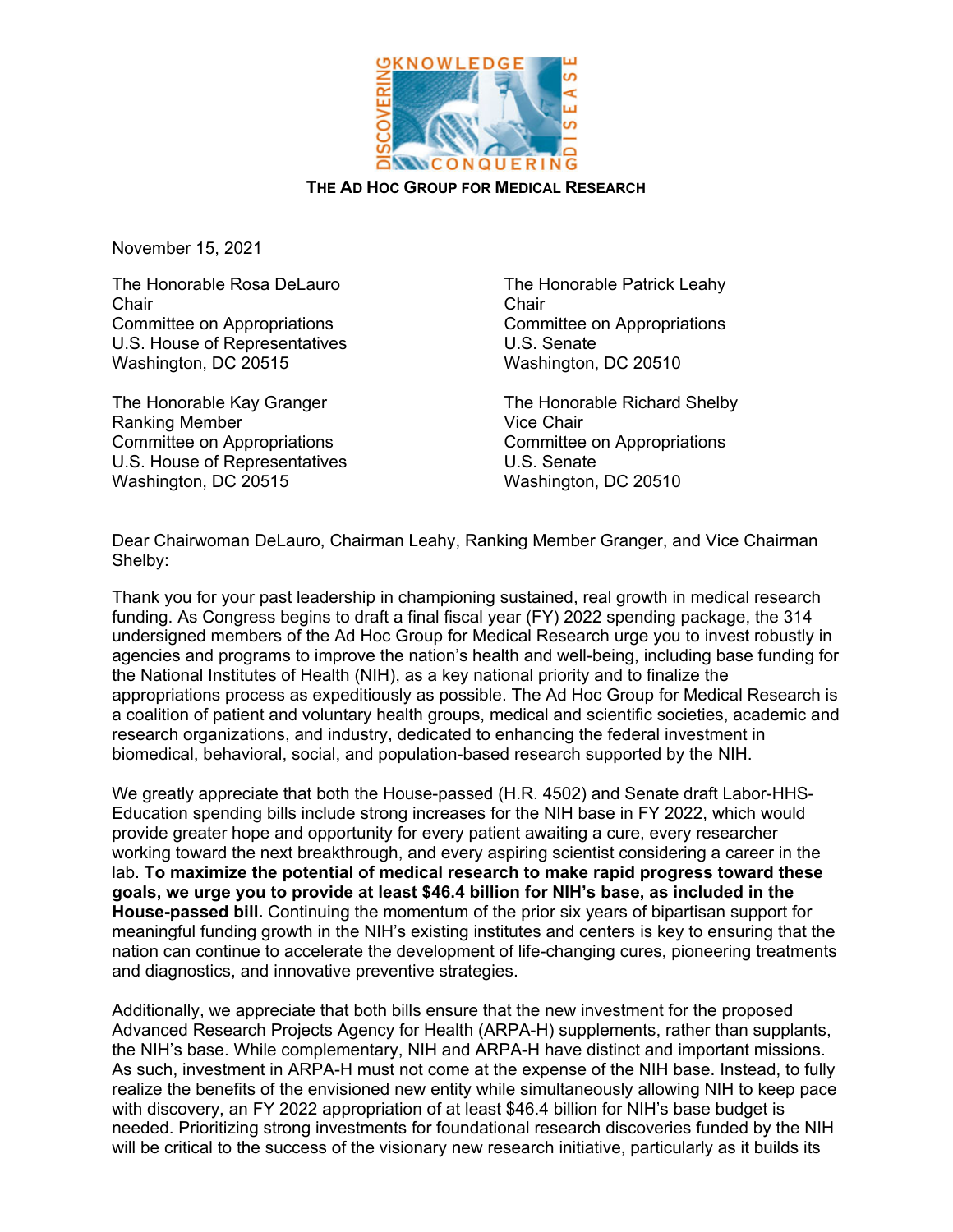operational capacity in its inaugural year and beyond. Likewise, avoiding further delays in finalizing funding determinations will enable both ARPA-H and NIH's planned and existing programs to be maximally efficient and strategic in their work in FY 2022.

To that end, our organizations strongly support an approach to the final FY 2022 spending package that avoids additional CRs past December. Aside from the budget implications, CRs create inefficiencies and add uncertainty to a system that is already under stress with the continued reverberations of the ongoing COVID-19 pandemic. We strongly urge you to work swiftly in securing bipartisan, bicameral agreement on topline discretionary spending allocations and to ensure any final budget agreement reflects a strong commitment to the nation's health.

Once again, we commend you for continuing to recognize the incomparable value of the federal investment in the NIH, and we look forward to working with you to secure \$46.4 billion for the agency's base in FY 2022, in addition to funding you provide for ARPA-H.

Sincerely,

## **314 Signatories as of November 15, 2021**

Academic Consortium for Integrative Medicine & Health Academic Pediatric Association Academy for Eating Disorders Academy for Professionalism in Health Care Academy for Radiology & Biomedical Imaging Research ACT for NIH AdventHealth Albert Einstein College of Medicine Alliance for Academic Internal Medicine (AAIM) Alliance for Aging Research ALS Association Alzheimer's Association and Alzheimer's Impact Movement Alzheimer's Foundation of America American Academy of Addiction Psychiatry (AAAP) American Academy of Allergy, Asthma & Immunology American Academy of Hospice and Palliative Medicine American Academy of Neurology American Academy of Pediatrics American Academy of Physical Medicine & Rehabilitation American Academy of Sleep Medicine American Association for Anatomy American Association for Cancer Research American Association for Dental, Oral, and Craniofacial Research American Association for the Advancement of Science American Association for the Study of Liver Diseases American Association of Chairs of Departments of Psychiatry American Association of Colleges of Nursing American Association of Colleges of Osteopathic Medicine American Association of Colleges of Pharmacy American Association of Directors of Psychiatry Residency Training American Association of Immunologists American Association of Neurological Surgeons American Association of Neuromuscular & Electrodiagnostic Medicine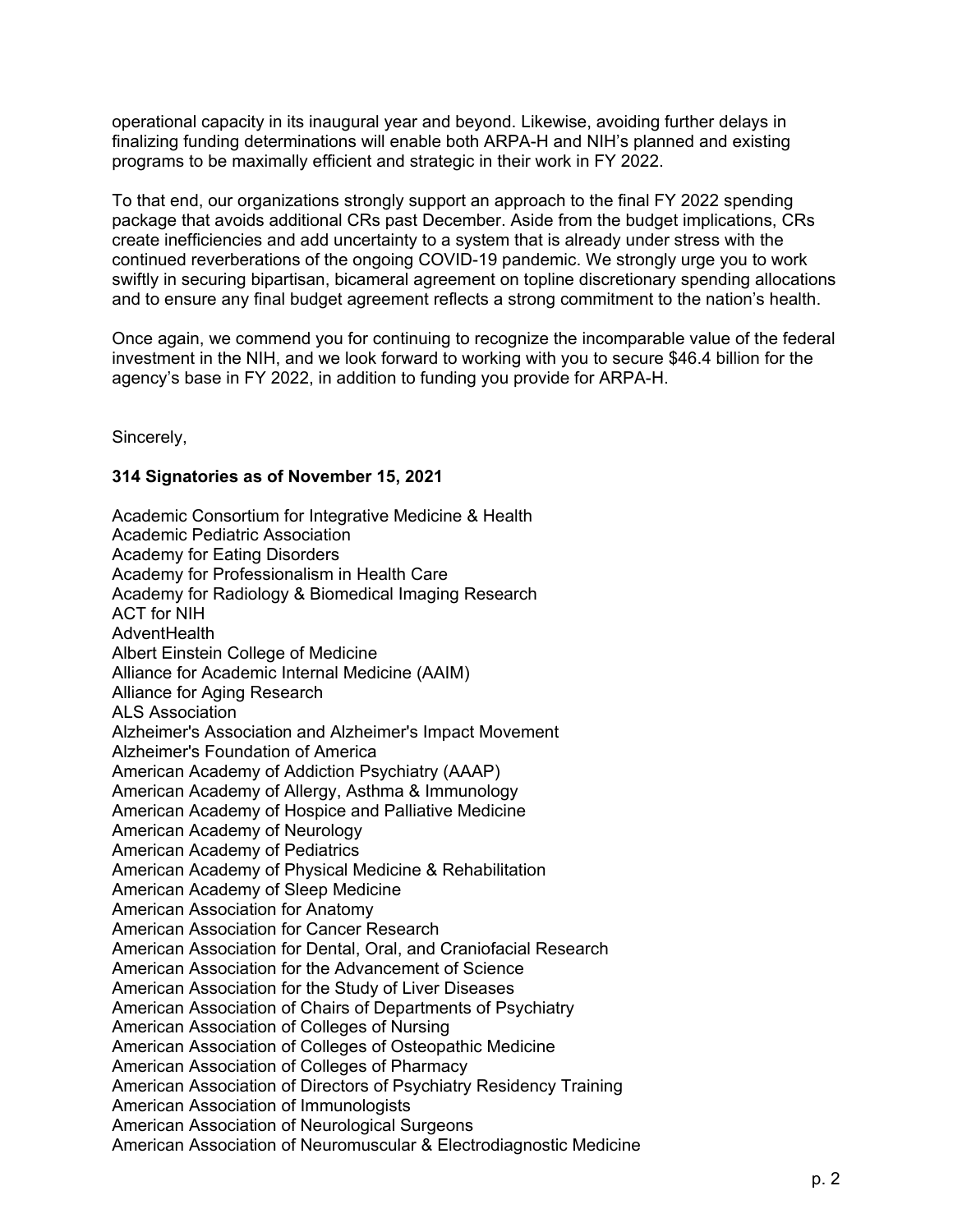American Association of Physicists in Medicine American Association of Veterinary Medical Colleges American Brain Coalition American Cancer Society Cancer Action Network American College of Academic Addiction Medicine (ACAAM) American College of Cardiology American College of Obstetricians and Gynecologists American College of Physicians American College of Radiology American College of Surgeons American Council on Education American Gastroenterological Association American Geriatrics Society American Headache Society American Institute for Cancer Research American Institute for Medical & Biomedical Engineering American Institute of Ultrasound in Medicine American Liver Foundation American Lung Association American Massage Therapy Association American Pediatric Society American Physiological Society American Psychiatric Association American Psychological Association American Society for Biochemistry and Molecular Biology American Society for Investigative Pathology American Society for Microbiology American Society for Nutrition American Society for Pharmacology and Experimental Therapeutics American Society for Reproductive Medicine (ASRM) American Society for Virology American Society of Anesthesiologists American Society of Hematology American Society of Human Genetics American Society of Nephrology American Society of Neuroradiology American Society of Pediatric Nephrology American Society of Radiologic Technologists American Surgical Association American Thoracic Society American Urogynecologic Society American Urological Association Anxiety and Depression Association of America Associated Medical Schools of New York Association for Anatomy, Cell Biology and Neurobiology Chairs (AACBNC) Association for Clinical and Translational Science Association for Clinical Oncology Association for Prevention Teaching and Research Association for Psychological Science Association for Research in Vision and Ophthalmology (ARVO) Association of Academic Health Centers (AAHC) Association of Academic Health Sciences Libraries Association of Academic Physiatrists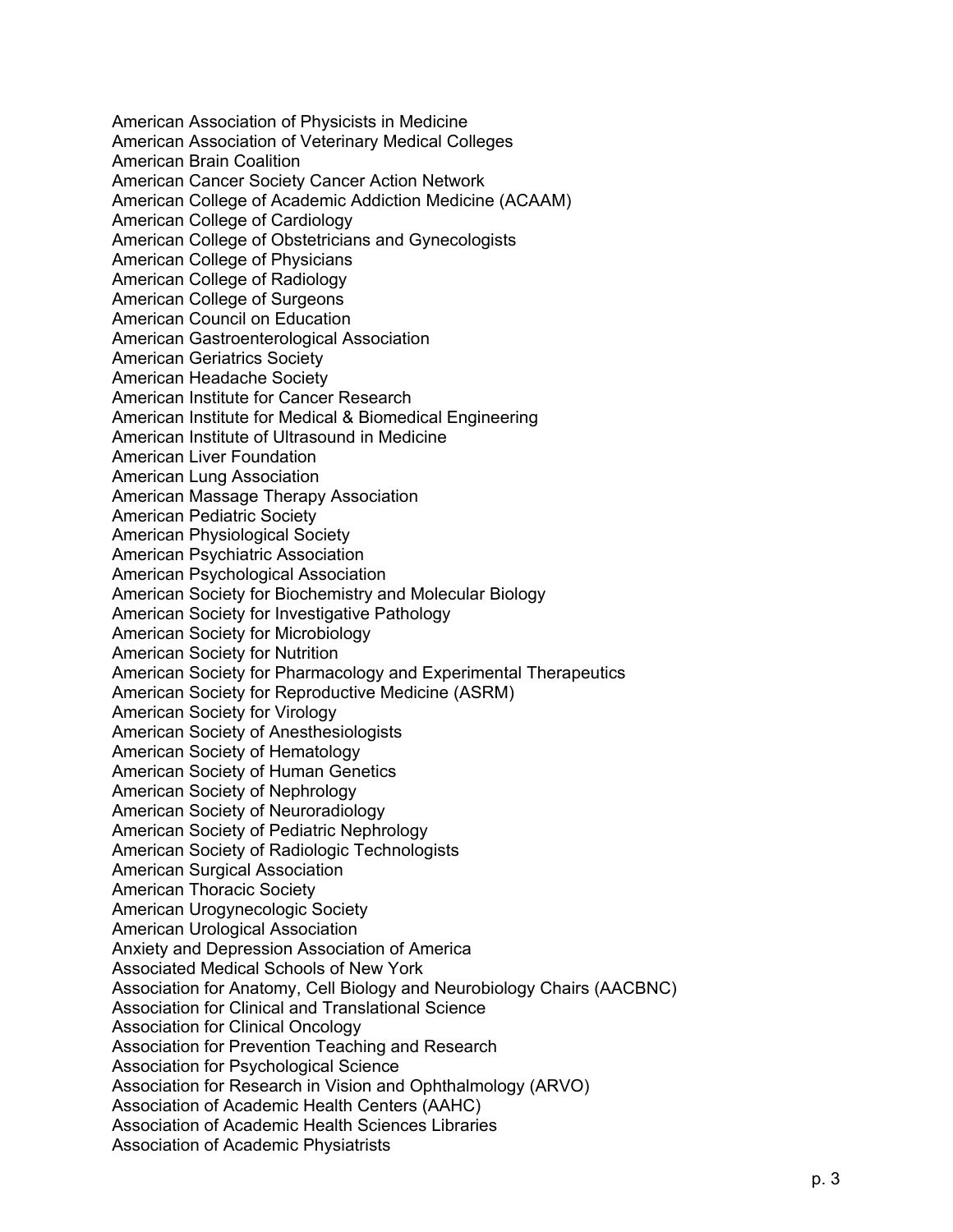Association of American Cancer Institutes Association of American Medical Colleges Association of American Universities Association of Bioethics Program Directors Association of Chairs of Departments of Physiology Association of Independent Research Institutes Association of Medical and Graduate Departments of Biochemistry (AMGDB) Association of Medical School Pediatric Department Chairs Association of Minority Health Professions Schools Association of Pathology Chairs Association of Population Centers Association of Psychologists in Academic Health Centers Association of Public and Land-grant Universities Association of Schools and Colleges of Optometry (ASCO) Association of Schools and Programs of Public Health Association of University Professors of Neurology Association of University Professors of Ophthalmology Association of University Radiologists Atrium Health Autism Speaks AVAC (AIDS Vaccine Advocacy Coalition) Barnes-Jewish Hospital Bassett Healthcare Network Biophysical Society BJC HealthCare Boston Medical Center Boston University Boyce Thompson Institute for Plant Research Brown University Carle Illinois College of Medicine Case Western Reserve University CDH International Cedars-Sinai Child Neurology Foundation Children's Healthcare of Atlanta Children's Hospital Los Angeles Children's Hospital of Philadelphia Children's Mercy Kansas City Cholangiocarcinoma Foundation ChristianaCare Christopher & Dana Reeve Foundation Clinical Research Forum Coalition for Clinical and Translational Science Coalition for the Life Sciences College on Problems of Drug Dependence Columbia University **COMBINEDBrain** Conference of Boston Teaching Hospitals Congress of Neurological Surgeons Consortium of Social Science Associations Cooley's Anemia Foundation Coriell Institute for Medical Research Cornell University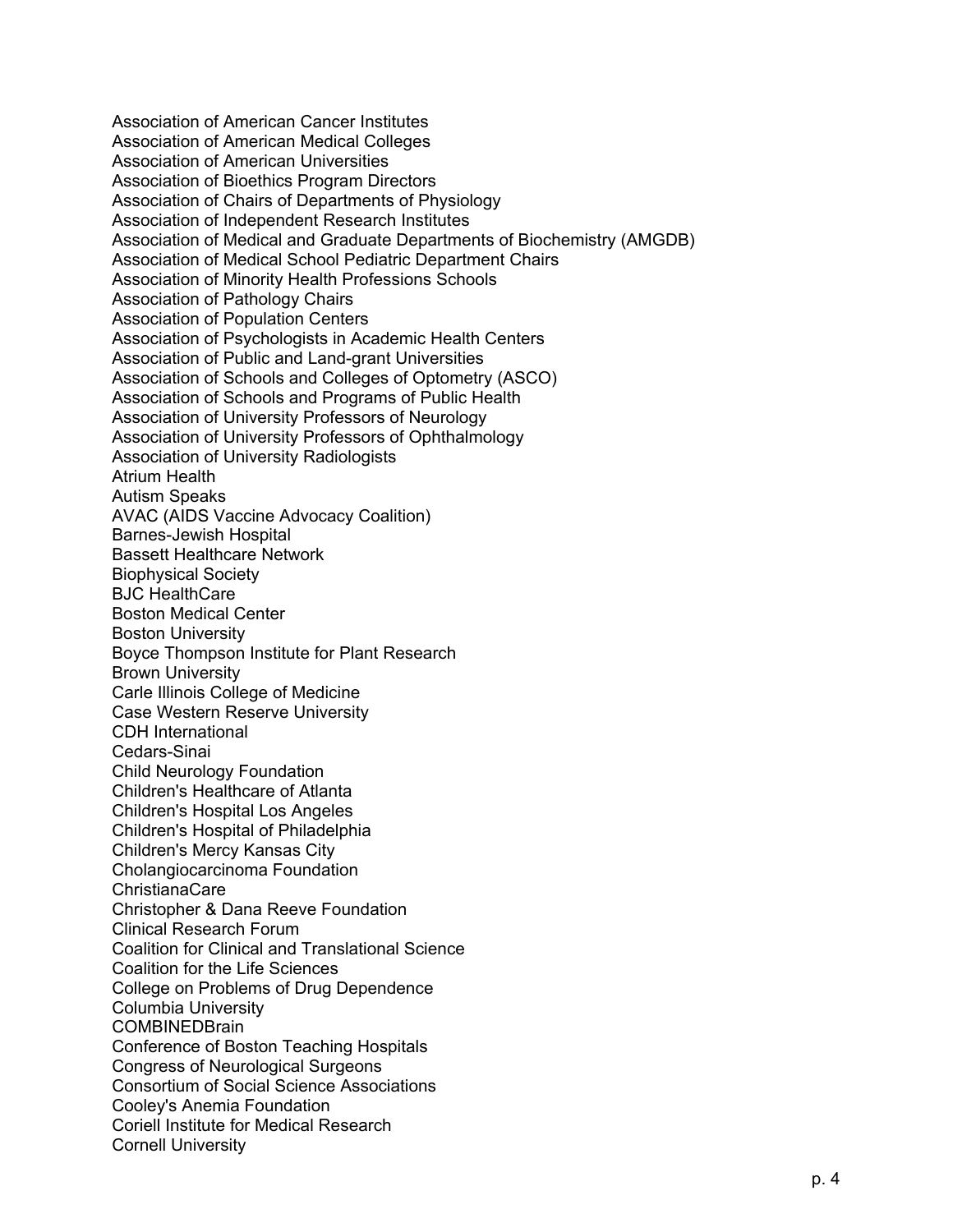Council of University Directors of Clinical Psychology Council on Social Work Education Crohn's & Colitis Foundation CURE Epilepsy Cystic Fibrosis Foundation Dana -Farber Cancer Institute Dartmouth -Hitchcock Health Depression and Bipolar Support Alliance Digestive Disease National Coalition Dravet Syndrome Foundation Drexel University Duke Health Duke University Dystonia Medical Research Foundation East Carolina University ECAN Esophageal Cancer Action Network Emory University Endocrine Society Epilepsy Foundation Federation of American Societies for Experimental Biology (FASEB) Federation of Associations in Behavioral and Brain Sciences Fight Colorectal Cancer Foundation for Sarcoidosis Research Fox Chase Cancer Center Friends of the National Institute on Drug Abuse GBS|CIDP Foundation International Global Health Technologies Coalition Global Liver Institute Harvard University **HealthyWomen** Henry Ford Health Syste m HIV Medicine Association Hope For Stomach Cancer Icahn School of Medicine at Mount Sinai Indiana University Indiana University Health Infectious Diseases Society of America Initiative to End Alzheimer's Disease Board of Visitors International Foundation for Gastrointestinal Disorders International Society for Stem Cell Research (ISSCR) Interstitial Cystitis Association JDRF Jeffrey Modell Foundation John & Amy Mewhiney Cancer Foundation Johns Hopkins University and Medicine Joslin Diabetes Center KidneyCAN Lewis Katz School of Medicine at Temple University Lewy Body Dementia Association LGS Foundation Lupus Foundation of America Lymphatic Education & Research Network Magee -Womens Research Institute and Foundation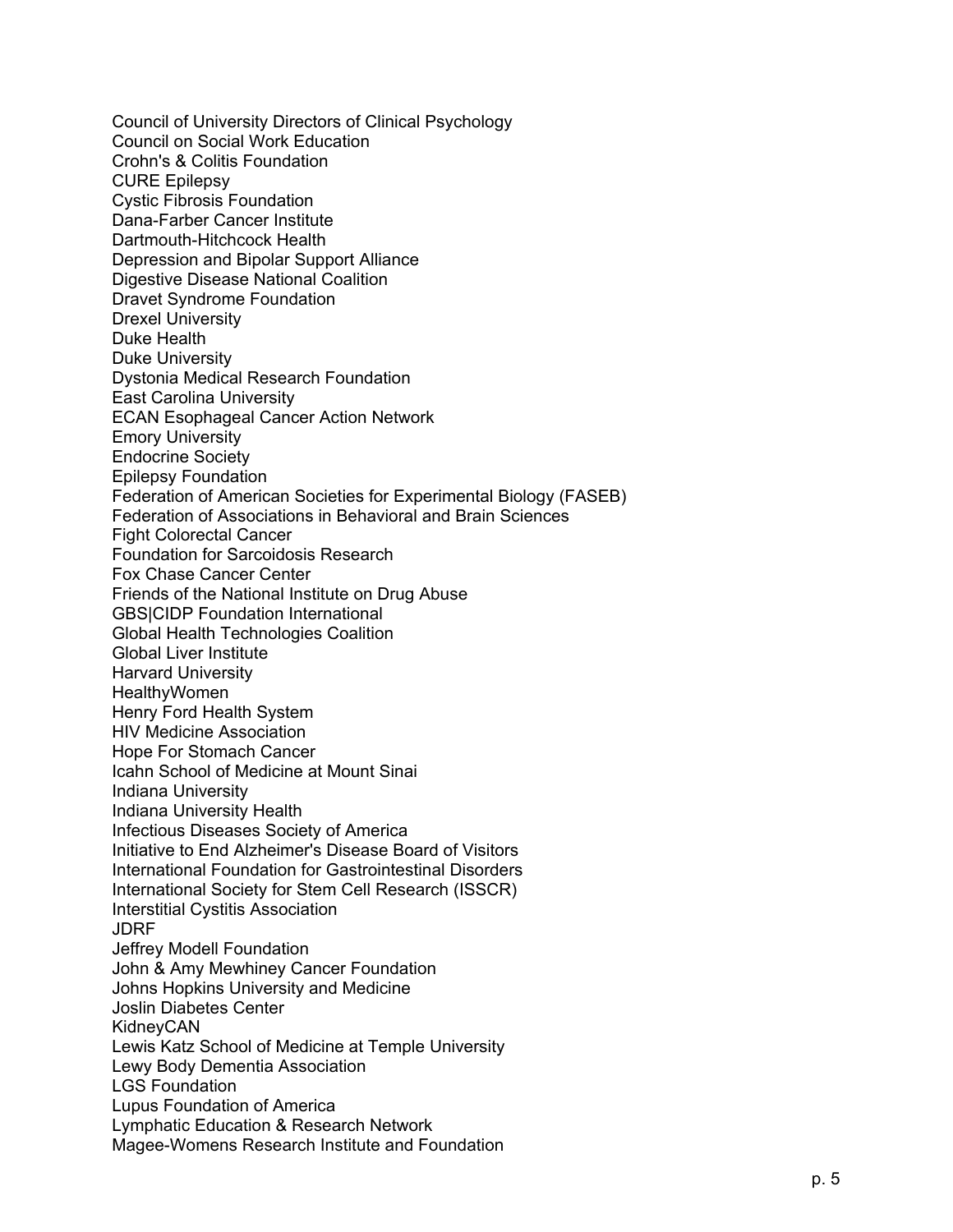March of Dimes Mass General Brigham Medical College of Wisconsin Medical Image Perception Society Medical Library Association Memorial Sloan Kettering MemorialCare Health System Mesothelioma Applied Research Foundation **METAvivor** Michelson Center for Public Policy Michelson Medical Research Foundation Michigan State University Moffitt Cancer Center National Alliance for Eye and Vision Research National Alopecia Areata Foundation National Association for Biomedical Research National Eczema Association National Fragile X Foundation National Kidney Foundation National Pancreas Foundation NephCure Kidney International New York Medical College New York University North American Vascular Biology Organization Northeastern University Nutrition & Medical Foods Coalitio n NYU Langone Health Oakland University Oklahoma Medical Research Foundation Pancreatic Cancer Action Network Patient Services, Inc. Pediatric Policy Council Penn State University Personalized Medicine Coalition Population Association of America Project Sleep Prostate Cancer Foundation Pulmonary Fibrosis Foundation Pulmonary Hypertension Association Radiological Society of North America (RSNA) Recurrent Pregnancy Loss Association Research!America RESOLVE: The National Infertility Association Restless Legs Syndrome Foundation Rosalind Franklin University of Medicine and Science RTI International Rutgers, The State University of New Jersey Sanford Burnham Prebys Medical Discovery Institute Scleroderma Foundation Sjogren's Foundation Sleep Research Society Society for Academic Emergency Medicine (SAEM) Society for Imaging Informatics in Medicine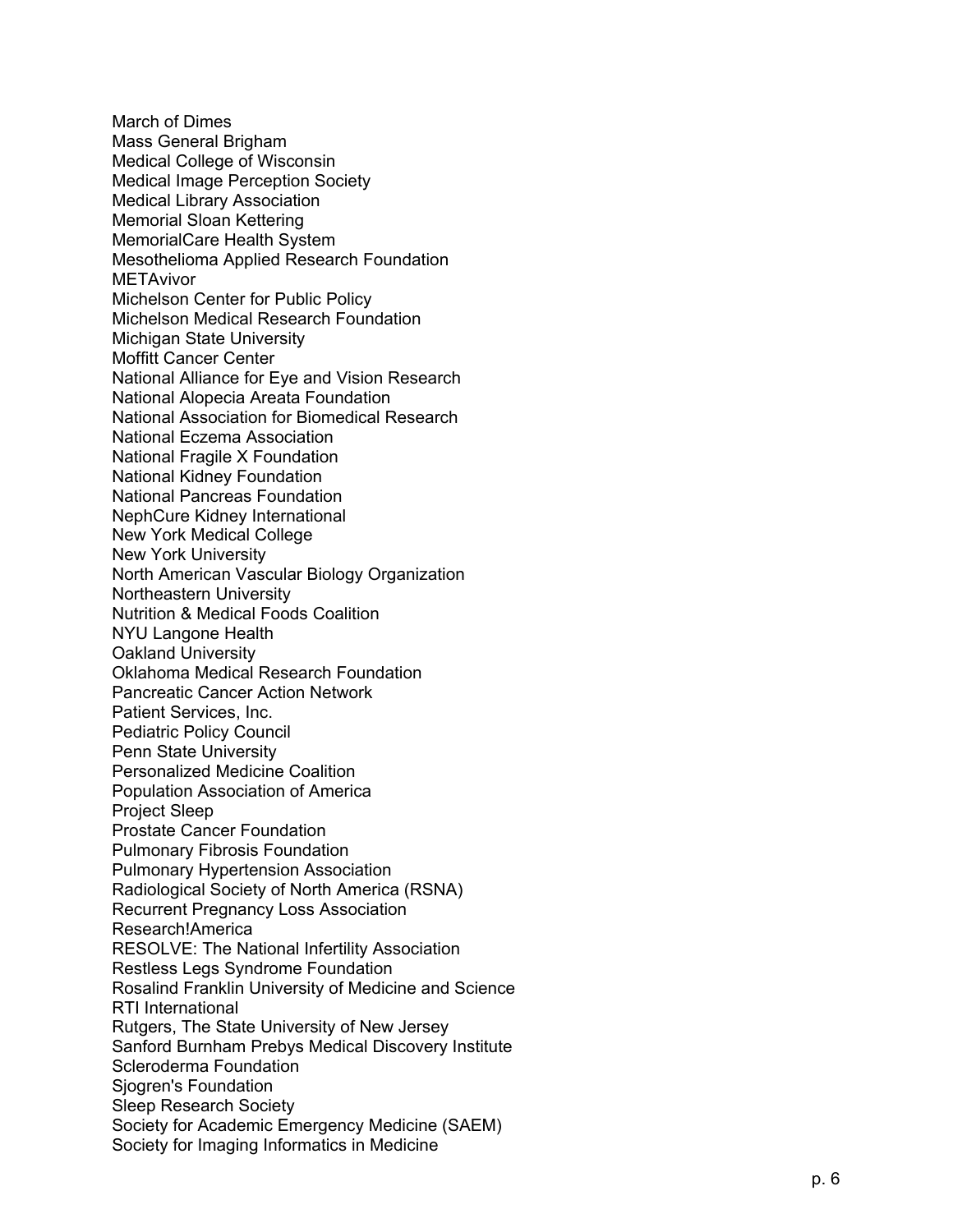Society for Maternal-Fetal Medicine Society for Neuroscience Society for Pediatric Radiology Society for Pediatric Research Society for Reproductive Endocrinology and Infertility Society for Reproductive Investigation Society for Women's Health Research Society of Academic Associations of Anesthesiology and Perioperative Medicine (SAAAPM) Society of Behavioral Medicine Society of General Internal Medicine Society of Gynecologic Oncology Society of Nuclear Medicine and Molecular Imaging Society of Skeletal Radiology Society of Surgical Chairs Society of Toxicology (SOT) Society of University Surgeons St. Louis Children's Hospital Stanford University Stony Brook University Syngap1 Foundation Temple University Texas A&M Health The American College of Rheumatology The American Society for Transplantation and Cellular Therapy The Gerontological Society of America The Jackson Laboratory The Maya's Wings Foundation The Michael J. Fox Foundation for Parkinson's Research The Ohio State University Wexner Medical Center The State University of New York The University of North Carolina at Chapel Hill The University of North Carolina System The University of Texas Southwestern Medical Center Triage Cancer TSC Alliance Tulane University School of Medicine UC San Diego UCLA UNC Health and UNC School of Medicine University of Arkansas for Medical Sciences University of California, Irvine University of Chicago Medical Center University of Cincinnati University of Colorado System University of Connecticut University of Hawai'i System University of Illinois College of Medicine University of Iowa University of Maryland, Baltimore University of Massachusetts Chan Medical School University of Michigan University of Nebraska Medical Center University of Pennsylvania